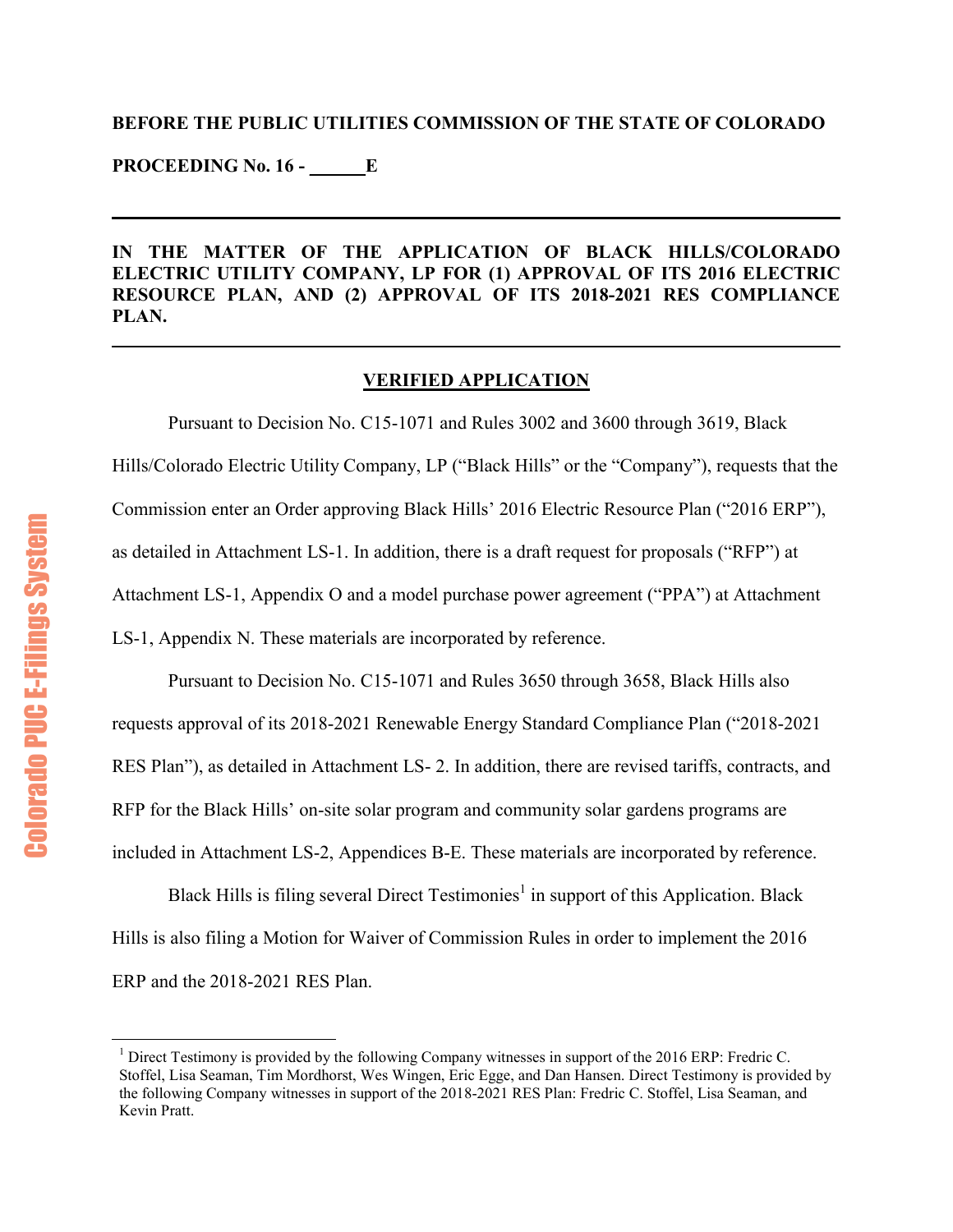#### **I. BACKGROUND**

1. Black Hills is engaged in generating, selling, and distributing electric energy and power to its customers in those areas in Colorado certificated to it by the Commission for domestic, mechanical, or public uses, and is a public utility subject to the jurisdiction of the Commission pursuant to C.R.S. § 40-1-103.

2. Black Hills' 2016 ERP (Attachment LS-1) filed with this Verified Application sets forth Black Hills' proposed plan to comply with the Commission's Electric Resource Planning Rules during the 2016-2022 Resource Acquisition Period and the Planning Period of 2016-2040. Black Hills' 2018-2021 RES Plan (Attachment LS-2) filed with this Verified Application sets forth Black Hills' proposed plan detailing how it intends to comply with the Commission's Renewable Energy Standard ("RES") Rules during the 2018-2021 Compliance Years. Together, this Verified Application and the attached 2016 ERP and 2018-2021 RES Plan contain all of the elements required for the Commission's approval of the Company's ERP pursuant to Rule 3600 *et. seq.* and all of the elements required for meeting the RES (pursuant to Rule 3650 *et. seq.*)*,* aside from the rule requirements for which waivers are sought in the Motion for Waivers being filed contemporaneously with this Verified Application.

#### **II. INFORMATION REQUIRED BY COMMISSION RULE 3002(b)**

1. Name and address of applying utility. The Applicant is Black Hills/Colorado Electric Utility Company, LP. Its headquarters in its Colorado service territory are located at 105 South Victoria, Pueblo, Colorado 81003.

 2. Name under which providing service. The Applicant is currently doing business as Black Hills Energy. Black Hills Energy is its registered trade name on file with the Colorado

2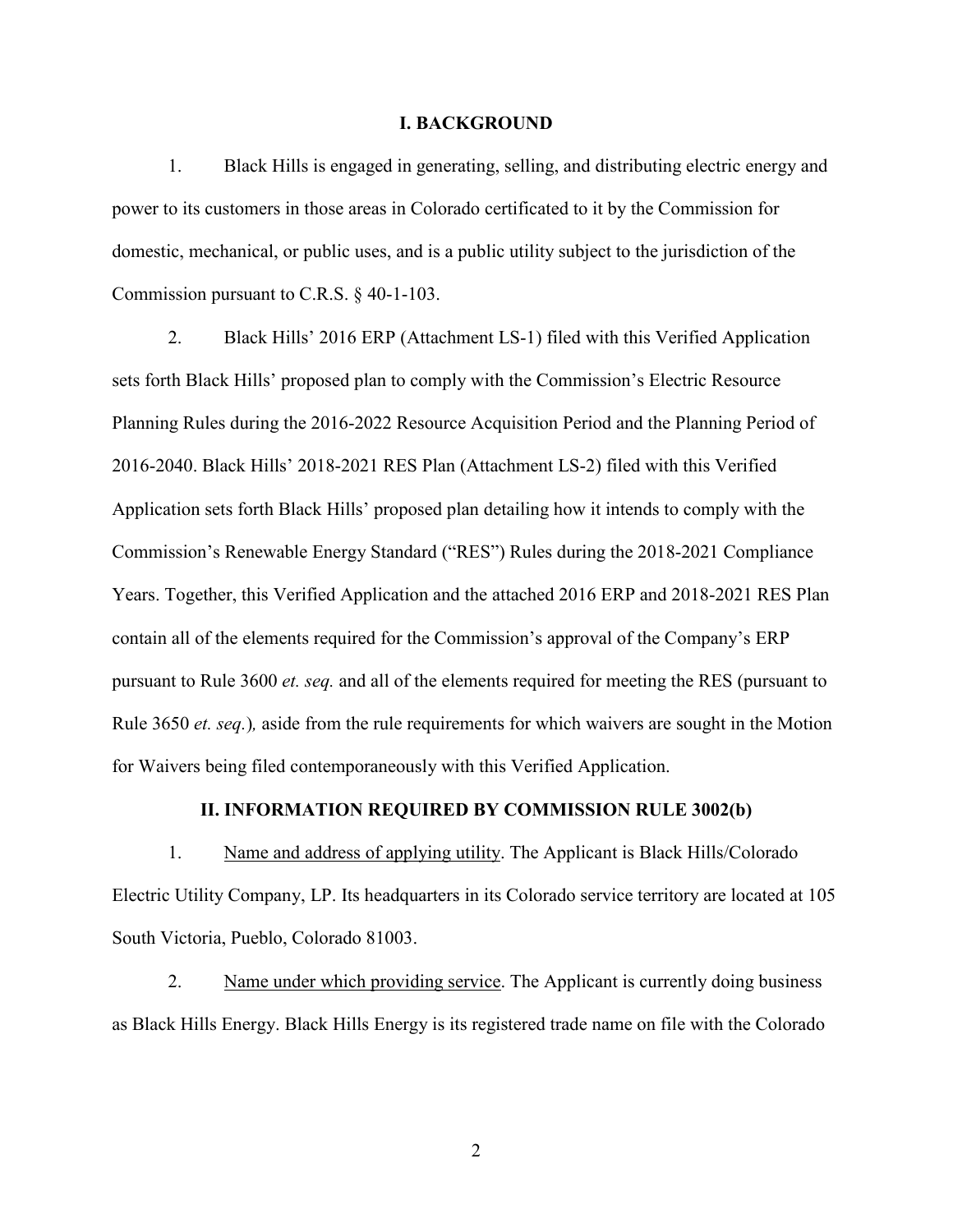Secretary of State's office and does business in Colorado under the trade name "Black Hills

Energy."

3. Utility's representative. The names, addresses, telephone numbers, and email

addresses of the Applicant's utility representatives to whom all inquiries concerning the

application should be made is as follows:

Fredric C. Stoffel Director of Regulatory Services Black Hills Corporation 1515 Wynkoop St., Suite 500 Denver, CO 80202 Phone: 303-566-3386 Email: [Fred.Stoffel@blackhillscorp.com](mailto:Fred.Stoffel@blackhillscorp.com)

Lisa M. Seaman Manager of Resource Planning Black Hills Corporation 2828 Plant Street Rapid City, SD 57702 Phone: 605-721-2278 Email: [Lisa.Seaman@blackhillscorp.com](mailto:Lisa.Seaman@blackhillscorp.com)

Michael J. Harrington Manager Regulatory Services Black Hills Corporation 1515 Wynkoop St., Suite 500 Denver, CO 80202 Phone: 303-566-3539 Email: Michael.Harrington@blackhillscorp.com

Kevin L. Opp #36607 Corporate Counsel Black Hills Corporation 1515 Wynkoop St., Suite 500 Denver, CO 80202 Telephone: 303-566-3455 Email: [Kevin.Opp@blackhillscorp.com](mailto:Kevin.Opp@blackhillscorp.com)

Tana K. Simard-Pacheco #17051 Assistant General Counsel Black Hills Corporation 1515 Wynkoop St. Suite 500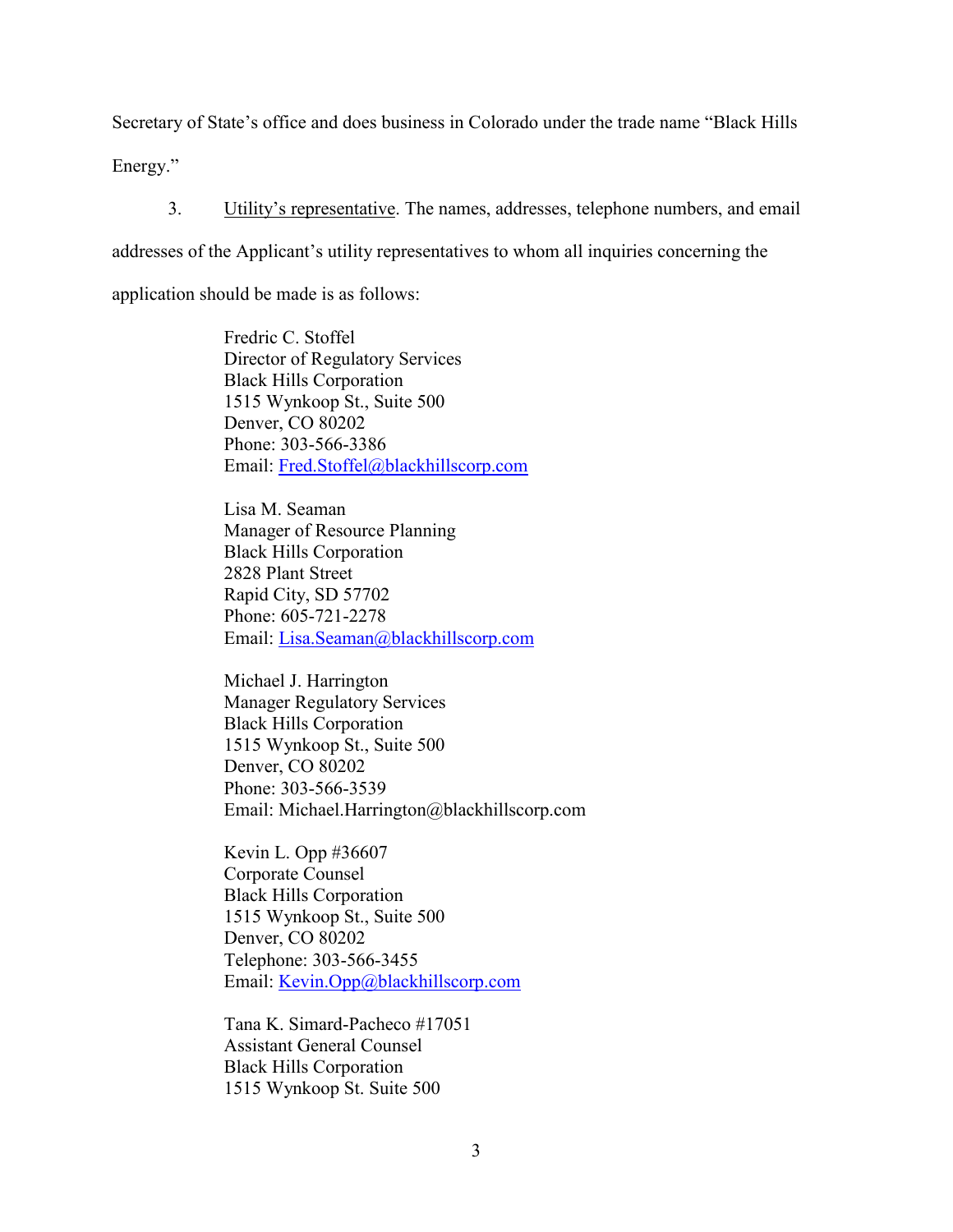Denver, CO 80202 Telephone: 303-566-3361 Email: Tana.Simard-Pacheco@blackhillscorp.com

 4. Agreement to comply with Rule 3002(b)(IV)-(VI). The Applicant has read and agrees to abide by, the provisions of subparagraphs (b)(IV) through (VI) of Rule 3002.

5. Description of utility's existing operations and general service area in Colorado.

The Company provides electric utility service to approximately 93,500 customers across several communities in Colorado. The largest communities served include Pueblo, Cañon City, and Rocky Ford. The Applicant's electric generating stations are located in these three largest communities. The Applicant's Colorado service territory encompasses all or part of Crowley, Custer, El Paso, Fremont, Otero, Pueblo, and Teller counties. A full listing of the Applicant's operations and service area is set forth in the Applicant's tariffs on file with the Commission.

 6. Preference for location of hearing. The Applicant prefers that any administrative hearings be held at the Commission's offices in Denver, Colorado.

 7. Acknowledgments. The Applicant has read, and agrees to abide by, the provisions of subparagraphs  $(b)(XI)(A)$  through  $(C)$  of Rule 3002.

8. Statement under oath. The verification statement to be made under penalty of perjury, required by Rule 3002(b)(XII), appears at the end of this Verified Application.

# **III. INFORMATION REQUIRED BY RULE 3002(c)**

 Pursuant to Commission Rules 1310(a) and 3002(c), Black Hills initially filed the required regulated entity information with the Commission in Miscellaneous Proceeding No. 06M-525EG on August 5, 2008. This information was most recently updated on March 29, 2016. The regulated entity information maintained by Black Hills in Miscellaneous Proceeding No. 06M-525EG is incorporated by reference into this Verified Application.

4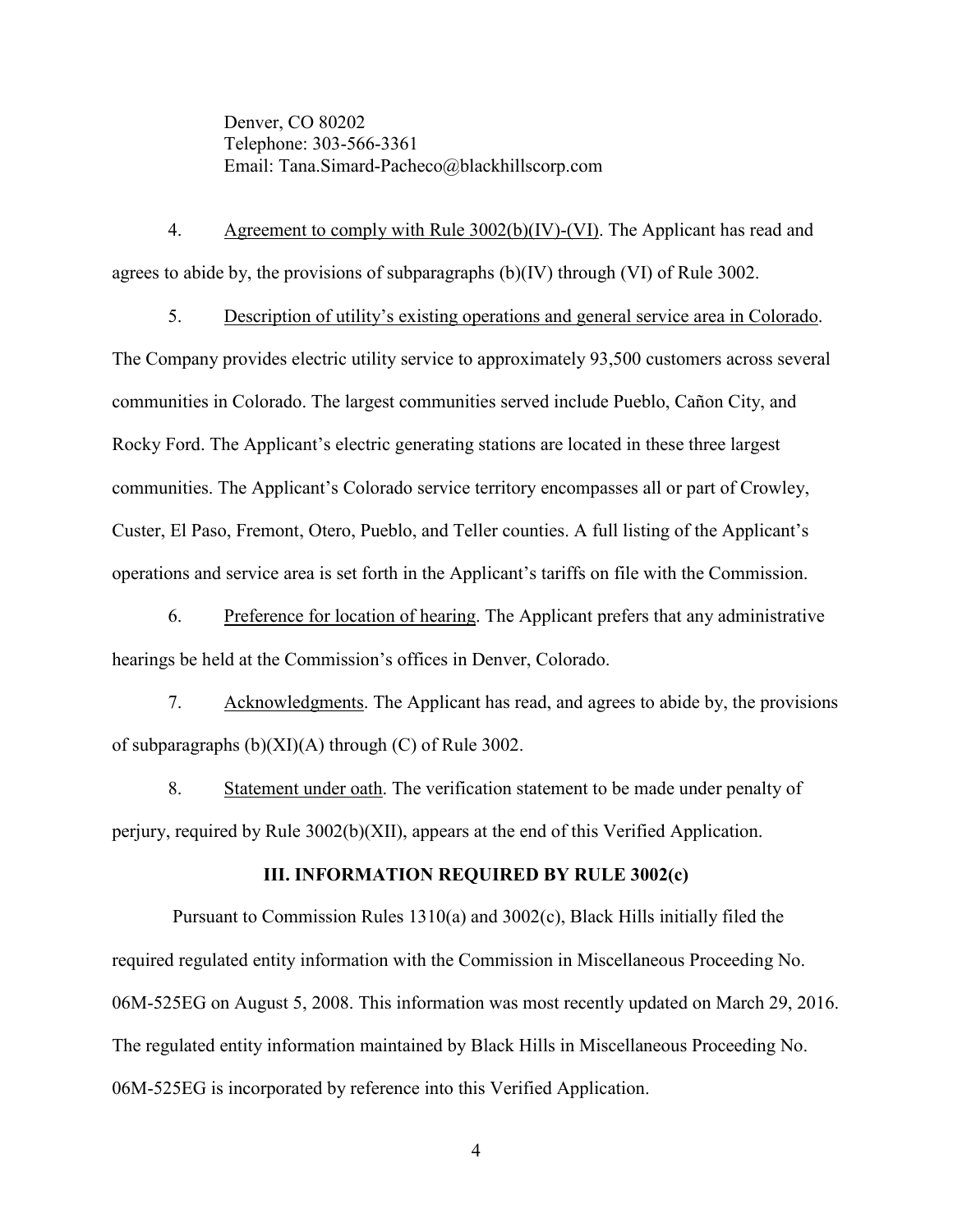# **IV. REQUESTED ORDER**

Black Hills requests an Order that:

- Approves the Resource Acquisition Period and the Planning Period;
- Approves the load forecast for the ERP:
- Approves the assumptions used for the ERP;
- Approves including a carbon tax assumption in the Environmental Scenario only;
- Approves the Company's Preferred Plan (the Base-with-RES Plan) portfolio of resources
- Approves Black Hills' plan to acquire new resources:
	- o Approves a Phase II solicitation to acquire up to 60 MW of Eligible Energy Resources by 2019;
- Approves a 15% reserve margin;
- Approves the model contract for future PPA for up to 60 MW of Eligible Energy Resources by 2019 (subject to changes during negotiations);
- Approves the model RFP to be used in the Phase II competitive solicitation for up to 60 MW of Eligible Energy Resources by 2019;
- Approves the key inputs, assumptions, and updates that will be used to evaluate bid in a Phase II solicitation;
- Approves continuing using the calculation of the net incremental cost of the Busch Ranch Wind Project that was locked down through 2023 in Decision No. C14-0007 and also taking into account the PSCo Schedule 3 VER Generation and Frequency Response Ancillary Services Charge and Schedule 16 Flex Reserve Service and Ancillary Services charge which went into effect on January 1, 2015.This is because Busch Ranch is now subject to these tariffs;
- Approves continuing using the calculation of the net incremental cost of the 2006 through 2015 solar programs which were locked down through 2023 in Decision No. C14-0007;
- Approves continuing using the calculation of the net incremental cost of the Peak View Wind Project that was locked down through 2026 by Decision No. C15-0373;
- Approves the net incremental cost calculation for the proposed  $2018 2021$  on-site solar program and community solar garden programs through 2023;
- Approves the 2018-2021 RES Compliance Plan;
- Approves the proposed changes to the tariffs and contracts for the on-site solar program and Black Hills' proposal to file compliance tariffs at the conclusion of this proceeding;
- Approves the proposed changes to the tariffs, contracts, and requests for proposals for Black Hills' community solar gardens programs and Black Hills' proposal to file compliance tariffs at the conclusion of this proceeding;
- Approves the proposed amount of capacity for Black Hills' on-site solar program and community solar gardens programs for 2018-2021; and
- Approves the Motion for Waivers that is being filed contemporaneously.